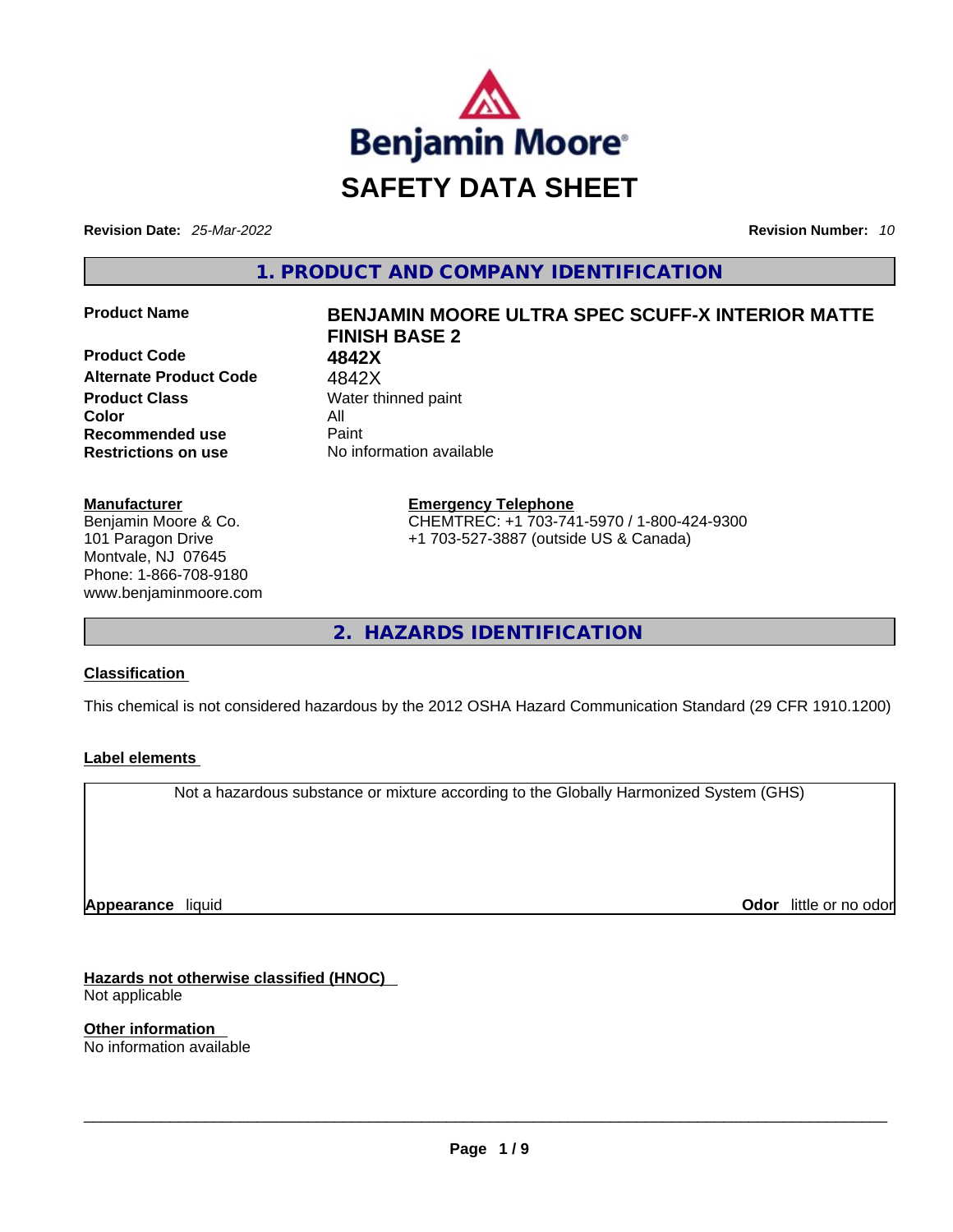**WARNING:** This product contains isothiazolinone compounds at levels of <0.1%. These substances are biocides commonly found in most paints and a variety of personal care products as a preservative. Certain individuals may be sensitive or allergic to these substances, even at low levels.

# **3. COMPOSITION INFORMATION ON COMPONENTS**

| <b>Chemical name</b>                                                         | CAS No.    | Weight-%    |
|------------------------------------------------------------------------------|------------|-------------|
| Titanium dioxide                                                             | 13463-67-7 | $10 - 15$   |
| Propanoic acid, 2-methyl-, monoester with<br>2,2,4-trimethyl-1,3-pentanediol | 25265-77-4 | l - 5       |
| Sodium C14-C16 olefin sulfonate                                              | 68439-57-6 | $0.1 - 0.5$ |

|                                                  | 4. FIRST AID MEASURES                                                                                    |
|--------------------------------------------------|----------------------------------------------------------------------------------------------------------|
| <b>General Advice</b>                            | No hazards which require special first aid measures.                                                     |
| <b>Eye Contact</b>                               | Rinse thoroughly with plenty of water for at least 15 minutes and consult a<br>physician.                |
| <b>Skin Contact</b>                              | Wash off immediately with soap and plenty of water while removing all<br>contaminated clothes and shoes. |
| <b>Inhalation</b>                                | Move to fresh air. If symptoms persist, call a physician.                                                |
| Ingestion                                        | Clean mouth with water and afterwards drink plenty of water. Consult a physician<br>if necessary.        |
| <b>Most Important</b><br><b>Symptoms/Effects</b> | None known.                                                                                              |
| <b>Notes To Physician</b>                        | Treat symptomatically.                                                                                   |
|                                                  | 5. FIRE-FIGHTING MEASURES                                                                                |
| <b>Suitable Extinguishing Media</b>              | Use extinguishing measures that are appropriate to local                                                 |

|                                                       | circumstances and the surrounding environment.                                                                                               |
|-------------------------------------------------------|----------------------------------------------------------------------------------------------------------------------------------------------|
| Protective equipment and precautions for firefighters | As in any fire, wear self-contained breathing apparatus<br>pressure-demand, MSHA/NIOSH (approved or equivalent)<br>and full protective gear. |
| <b>Specific Hazards Arising From The Chemical</b>     | Closed containers may rupture if exposed to fire or<br>extreme heat.                                                                         |
| Sensitivity to mechanical impact                      | No                                                                                                                                           |
| Sensitivity to static discharge                       | No.                                                                                                                                          |
| <b>Flash Point Data</b><br>Flash point (°F)           | Not applicable                                                                                                                               |
|                                                       |                                                                                                                                              |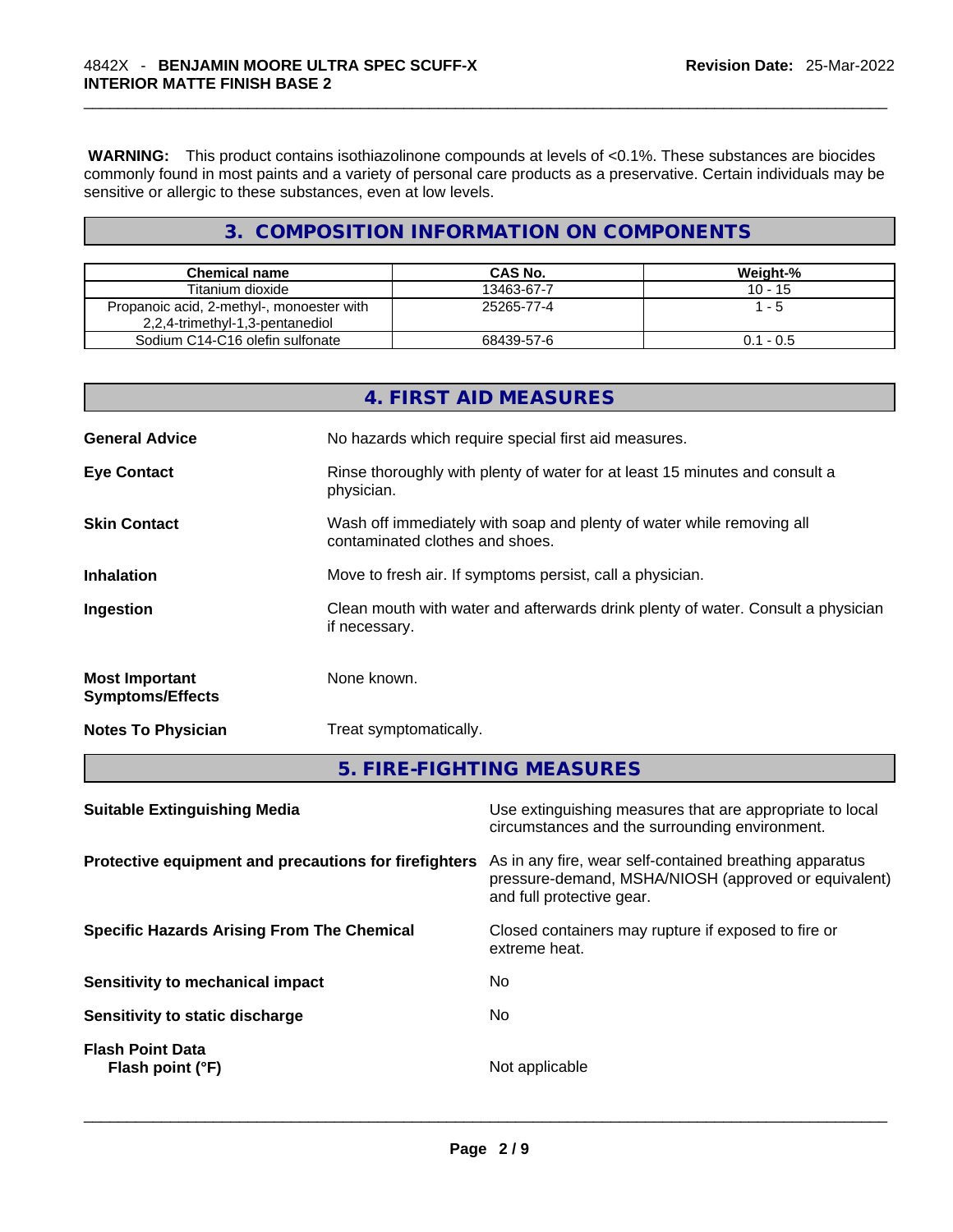| <b>Method</b>                         | Flash Point (°C)                                              |                        | Not applicable<br>Not applicable |                                |  |
|---------------------------------------|---------------------------------------------------------------|------------------------|----------------------------------|--------------------------------|--|
|                                       | <b>Flammability Limits In Air</b>                             |                        |                                  |                                |  |
|                                       | Lower flammability limit:<br><b>Upper flammability limit:</b> |                        | Not applicable<br>Not applicable |                                |  |
| <b>NFPA</b>                           | Health: 1                                                     | <b>Flammability: 0</b> | <b>Instability: 0</b>            | <b>Special:</b> Not Applicable |  |
| <b>NFPA Legend</b><br>0 Not Hozordoug |                                                               |                        |                                  |                                |  |

- 0 Not Hazardous
- 1 Slightly
- 2 Moderate
- 3 High
- 4 Severe

*The ratings assigned are only suggested ratings, the contractor/employer has ultimate responsibilities for NFPA ratings where this system is used.* 

*Additional information regarding the NFPA rating system is available from the National Fire Protection Agency (NFPA) at www.nfpa.org.* 

|                                  | <b>6. ACCIDENTAL RELEASE MEASURES</b>                                                                                                                                            |
|----------------------------------|----------------------------------------------------------------------------------------------------------------------------------------------------------------------------------|
| <b>Personal Precautions</b>      | Avoid contact with skin, eyes and clothing. Ensure adequate ventilation.                                                                                                         |
| <b>Other Information</b>         | Prevent further leakage or spillage if safe to do so.                                                                                                                            |
| <b>Environmental precautions</b> | See Section 12 for additional Ecological Information.                                                                                                                            |
| <b>Methods for Cleaning Up</b>   | Soak up with inert absorbent material. Sweep up and shovel into suitable<br>containers for disposal.                                                                             |
|                                  | 7. HANDLING AND STORAGE                                                                                                                                                          |
| <b>Handling</b>                  | Avoid contact with skin, eyes and clothing. Avoid breathing vapors, spray mists or<br>sanding dust. In case of insufficient ventilation, wear suitable respiratory<br>equipment. |
| <b>Storage</b>                   | Keep container tightly closed. Keep out of the reach of children.                                                                                                                |
| <b>Incompatible Materials</b>    | No information available                                                                                                                                                         |
|                                  |                                                                                                                                                                                  |

# **8. EXPOSURE CONTROLS/PERSONAL PROTECTION**

#### **Exposure Limits**

| $  -$<br>------<br>шьаг<br>панк                   | . .                | <b>DEI</b><br>$\mathbf{r}$<br>-- |
|---------------------------------------------------|--------------------|----------------------------------|
| --<br>∣ita<br>$\sim$<br>≧dioxide ^<br>יי<br>,,,,, | TWA.<br>171<br>. . | ' WL                             |

#### **Legend**

ACGIH - American Conference of Governmental Industrial Hygienists Exposure Limits OSHA - Occupational Safety & Health Administration Exposure Limits N/E - Not Established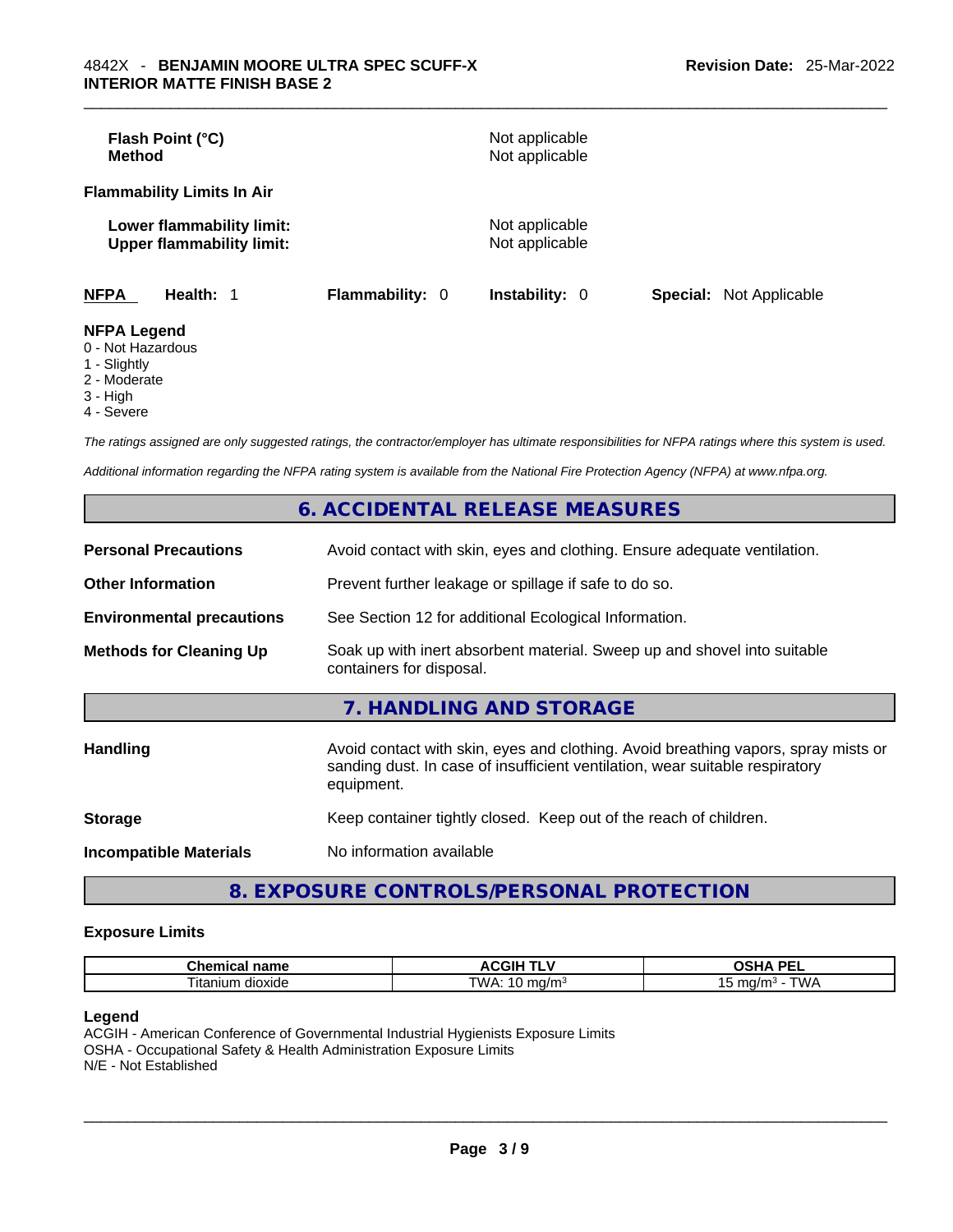| <b>Engineering Measures</b>          | Ensure adequate ventilation, especially in confined areas.                                                                          |
|--------------------------------------|-------------------------------------------------------------------------------------------------------------------------------------|
| <b>Personal Protective Equipment</b> |                                                                                                                                     |
| <b>Eye/Face Protection</b>           | Safety glasses with side-shields.                                                                                                   |
| <b>Skin Protection</b>               | Protective gloves and impervious clothing.                                                                                          |
| <b>Respiratory Protection</b>        | In case of insufficient ventilation wear suitable respiratory equipment.                                                            |
| <b>Hygiene Measures</b>              | Avoid contact with skin, eyes and clothing. Remove and wash contaminated<br>clothing before re-use. Wash thoroughly after handling. |

# **9. PHYSICAL AND CHEMICAL PROPERTIES**

| Appearance                           | liquid                   |
|--------------------------------------|--------------------------|
| Odor                                 | little or no odor        |
| <b>Odor Threshold</b>                | No information available |
| Density (Ibs/gal)                    | $9.3 - 9.4$              |
| <b>Specific Gravity</b>              | $1.11 - 1.13$            |
| рH                                   | No information available |
| <b>Viscosity (cps)</b>               | No information available |
| Solubility(ies)                      | No information available |
| <b>Water solubility</b>              | No information available |
| <b>Evaporation Rate</b>              | No information available |
| Vapor pressure                       | No information available |
| <b>Vapor density</b>                 | No information available |
| Wt. % Solids                         | $40 - 50$                |
| Vol. % Solids                        | $35 - 45$                |
| Wt. % Volatiles                      | $50 - 60$                |
| Vol. % Volatiles                     | $55 - 65$                |
| <b>VOC Regulatory Limit (g/L)</b>    | < 100                    |
| <b>Boiling Point (°F)</b>            | 212                      |
| <b>Boiling Point (°C)</b>            | 100                      |
| Freezing point (°F)                  | 32                       |
| <b>Freezing Point (°C)</b>           | 0                        |
| Flash point (°F)                     | Not applicable           |
| Flash Point (°C)                     | Not applicable           |
| <b>Method</b>                        | Not applicable           |
| <b>Flammability (solid, gas)</b>     | Not applicable           |
| <b>Upper flammability limit:</b>     | Not applicable           |
| Lower flammability limit:            | Not applicable           |
| <b>Autoignition Temperature (°F)</b> | No information available |
| <b>Autoignition Temperature (°C)</b> | No information available |
| Decomposition Temperature (°F)       | No information available |
| Decomposition Temperature (°C)       | No information available |
| <b>Partition coefficient</b>         | No information available |

# **10. STABILITY AND REACTIVITY**

**Reactivity Not Applicable Not Applicable** 

**Chemical Stability Stable under normal conditions.** Stable under normal conditions.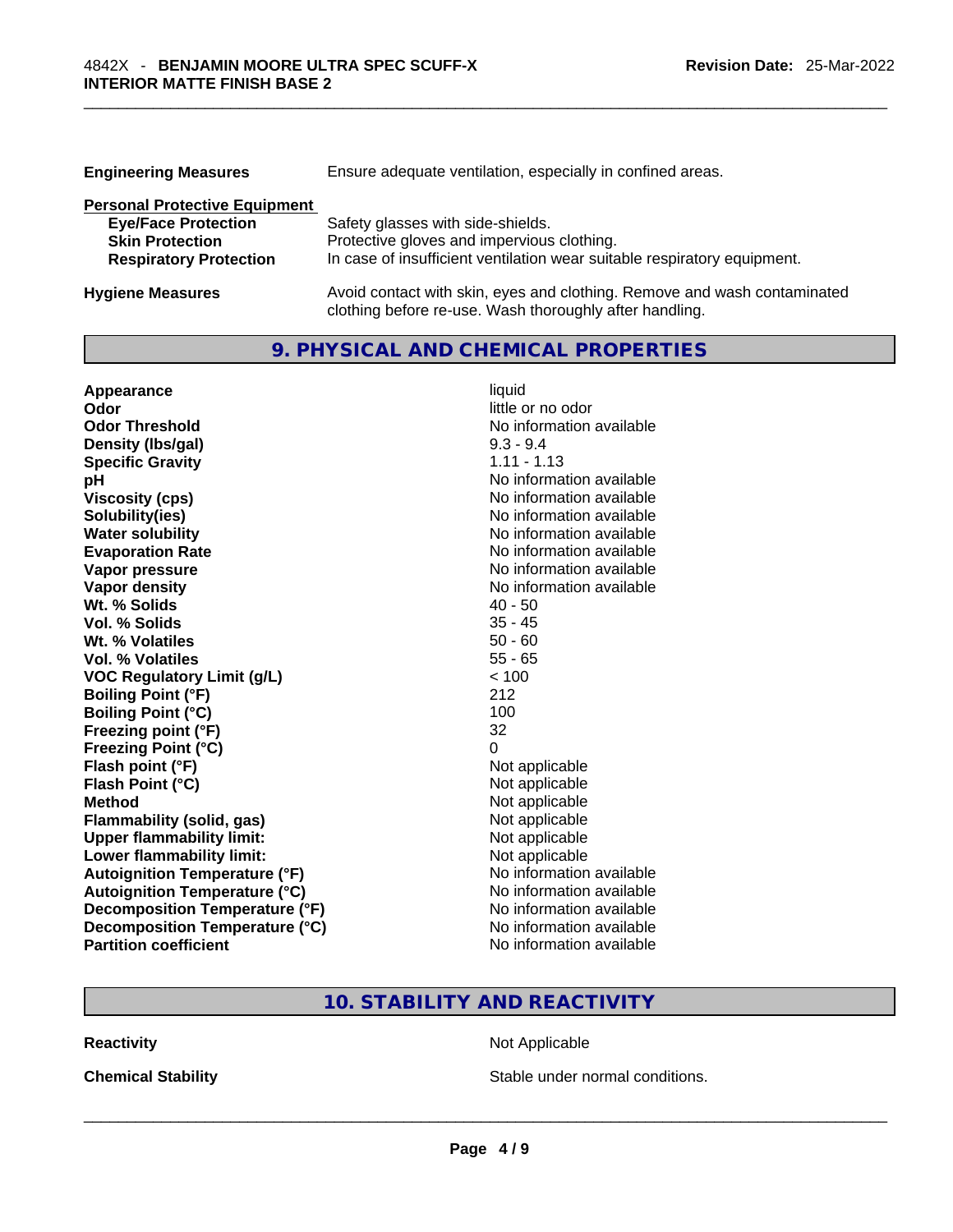| <b>Conditions to avoid</b>                                                                                                                                                                                                                                                                                                                                              |                                                                                                                                                                                                                                                                                                                                                                                                                                                                                                                                                                                  | Prevent from freezing.                   |                 |
|-------------------------------------------------------------------------------------------------------------------------------------------------------------------------------------------------------------------------------------------------------------------------------------------------------------------------------------------------------------------------|----------------------------------------------------------------------------------------------------------------------------------------------------------------------------------------------------------------------------------------------------------------------------------------------------------------------------------------------------------------------------------------------------------------------------------------------------------------------------------------------------------------------------------------------------------------------------------|------------------------------------------|-----------------|
| <b>Incompatible Materials</b>                                                                                                                                                                                                                                                                                                                                           |                                                                                                                                                                                                                                                                                                                                                                                                                                                                                                                                                                                  | No materials to be especially mentioned. |                 |
| <b>Hazardous Decomposition Products</b>                                                                                                                                                                                                                                                                                                                                 |                                                                                                                                                                                                                                                                                                                                                                                                                                                                                                                                                                                  | None under normal use.                   |                 |
| Possibility of hazardous reactions                                                                                                                                                                                                                                                                                                                                      |                                                                                                                                                                                                                                                                                                                                                                                                                                                                                                                                                                                  | None under normal conditions of use.     |                 |
|                                                                                                                                                                                                                                                                                                                                                                         |                                                                                                                                                                                                                                                                                                                                                                                                                                                                                                                                                                                  | 11. TOXICOLOGICAL INFORMATION            |                 |
| <b>Product Information</b>                                                                                                                                                                                                                                                                                                                                              |                                                                                                                                                                                                                                                                                                                                                                                                                                                                                                                                                                                  |                                          |                 |
| Information on likely routes of exposure                                                                                                                                                                                                                                                                                                                                |                                                                                                                                                                                                                                                                                                                                                                                                                                                                                                                                                                                  |                                          |                 |
| <b>Principal Routes of Exposure</b>                                                                                                                                                                                                                                                                                                                                     | Eye contact, skin contact and inhalation.                                                                                                                                                                                                                                                                                                                                                                                                                                                                                                                                        |                                          |                 |
| <b>Acute Toxicity</b>                                                                                                                                                                                                                                                                                                                                                   |                                                                                                                                                                                                                                                                                                                                                                                                                                                                                                                                                                                  |                                          |                 |
| <b>Product Information</b>                                                                                                                                                                                                                                                                                                                                              | No information available                                                                                                                                                                                                                                                                                                                                                                                                                                                                                                                                                         |                                          |                 |
| Symptoms related to the physical, chemical and toxicological characteristics                                                                                                                                                                                                                                                                                            |                                                                                                                                                                                                                                                                                                                                                                                                                                                                                                                                                                                  |                                          |                 |
| <b>Symptoms</b>                                                                                                                                                                                                                                                                                                                                                         | No information available                                                                                                                                                                                                                                                                                                                                                                                                                                                                                                                                                         |                                          |                 |
| Delayed and immediate effects as well as chronic effects from short and long-term exposure                                                                                                                                                                                                                                                                              |                                                                                                                                                                                                                                                                                                                                                                                                                                                                                                                                                                                  |                                          |                 |
| Eye contact<br><b>Skin contact</b><br><b>Inhalation</b><br>Ingestion<br><b>Sensitization</b><br><b>Neurological Effects</b><br><b>Mutagenic Effects</b><br><b>Reproductive Effects</b><br><b>Developmental Effects</b><br><b>Target organ effects</b><br><b>STOT - single exposure</b><br>STOT - repeated exposure<br>Other adverse effects<br><b>Aspiration Hazard</b> | May cause slight irritation.<br>Substance may cause slight skin irritation. Prolonged or repeated contact may dry<br>skin and cause irritation.<br>May cause irritation of respiratory tract.<br>Ingestion may cause gastrointestinal irritation, nausea, vomiting and diarrhea.<br>No information available<br>No information available.<br>No information available.<br>No information available.<br>No information available.<br>No information available.<br>No information available.<br>No information available.<br>No information available.<br>No information available |                                          |                 |
| <b>Numerical measures of toxicity</b>                                                                                                                                                                                                                                                                                                                                   |                                                                                                                                                                                                                                                                                                                                                                                                                                                                                                                                                                                  |                                          |                 |
| The following values are calculated based on chapter 3.1 of the GHS document                                                                                                                                                                                                                                                                                            |                                                                                                                                                                                                                                                                                                                                                                                                                                                                                                                                                                                  |                                          |                 |
| <b>ATEmix (oral)</b><br><b>ATEmix (dermal)</b>                                                                                                                                                                                                                                                                                                                          | 51998 mg/kg<br>568389 mg/kg                                                                                                                                                                                                                                                                                                                                                                                                                                                                                                                                                      |                                          |                 |
| <b>Component Information</b>                                                                                                                                                                                                                                                                                                                                            |                                                                                                                                                                                                                                                                                                                                                                                                                                                                                                                                                                                  |                                          |                 |
| Chemical name<br>Titanium dioxide<br>13463-67-7                                                                                                                                                                                                                                                                                                                         | Oral LD50<br>$> 10000$ mg/kg (Rat)                                                                                                                                                                                                                                                                                                                                                                                                                                                                                                                                               | Dermal LD50                              | Inhalation LC50 |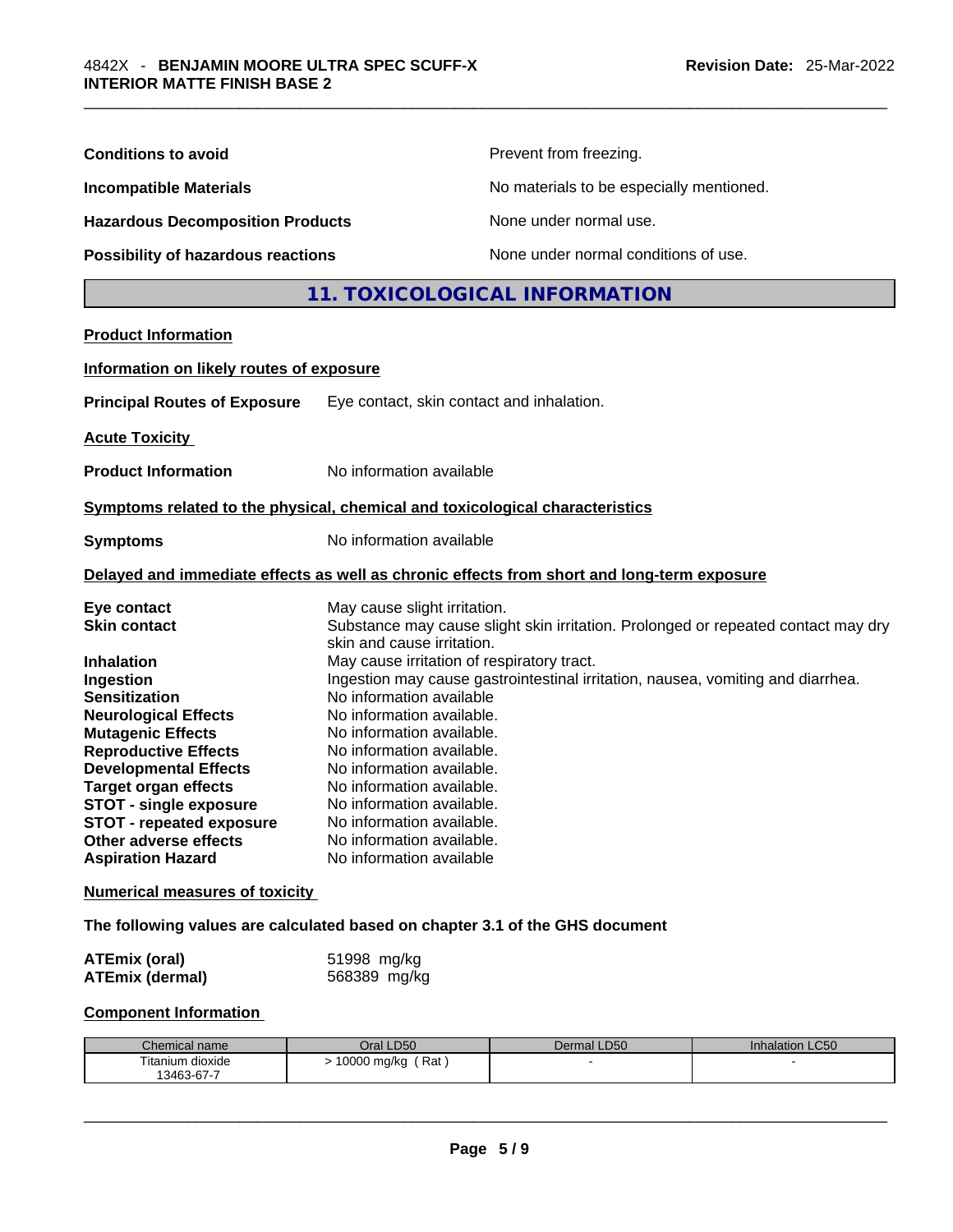| $=$ 3200 mg/kg (Rat) | $> 15200$ mg/kg (Rat) |                     |
|----------------------|-----------------------|---------------------|
| $= 2220$ mg/kg (Rat) | > 740 mg/kg (Rabbit)  | > 52 mg/L (Rat) 4 h |
|                      |                       |                     |

#### **Chronic Toxicity**

#### **Carcinogenicity**

*The information below indicates whether each agency has listed any ingredient as a carcinogen:.* 

| <b>Chemical name</b>    | IARC                 | <b>NTP</b> | OSHA   |
|-------------------------|----------------------|------------|--------|
|                         | 2Β<br>Possible Human |            | ∟isted |
| ' Titanium 、<br>dioxide | Carcinoɑen           |            |        |

• Although IARC has classified titanium dioxide as possibly carcinogenic to humans (2B), their summary concludes: "No significant exposure to titanium dioxide is thought to occur during the use of products in which titanium dioxide is bound to other materials, such as paint."

#### **Legend**

IARC - International Agency for Research on Cancer NTP - National Toxicity Program OSHA - Occupational Safety & Health Administration

**12. ECOLOGICAL INFORMATION** 

# **Ecotoxicity Effects**

The environmental impact of this product has not been fully investigated.

#### **Product Information**

#### **Acute Toxicity to Fish**

No information available

#### **Acute Toxicity to Aquatic Invertebrates**

No information available

#### **Acute Toxicity to Aquatic Plants**

No information available

#### **Persistence / Degradability**

No information available.

#### **Bioaccumulation**

There is no data for this product.

#### **Mobility in Environmental Media**

No information available.

**Ozone**<br>No information available

# No information available \_\_\_\_\_\_\_\_\_\_\_\_\_\_\_\_\_\_\_\_\_\_\_\_\_\_\_\_\_\_\_\_\_\_\_\_\_\_\_\_\_\_\_\_\_\_\_\_\_\_\_\_\_\_\_\_\_\_\_\_\_\_\_\_\_\_\_\_\_\_\_\_\_\_\_\_\_\_\_\_\_\_\_\_\_\_\_\_\_\_\_\_\_ **Component Information**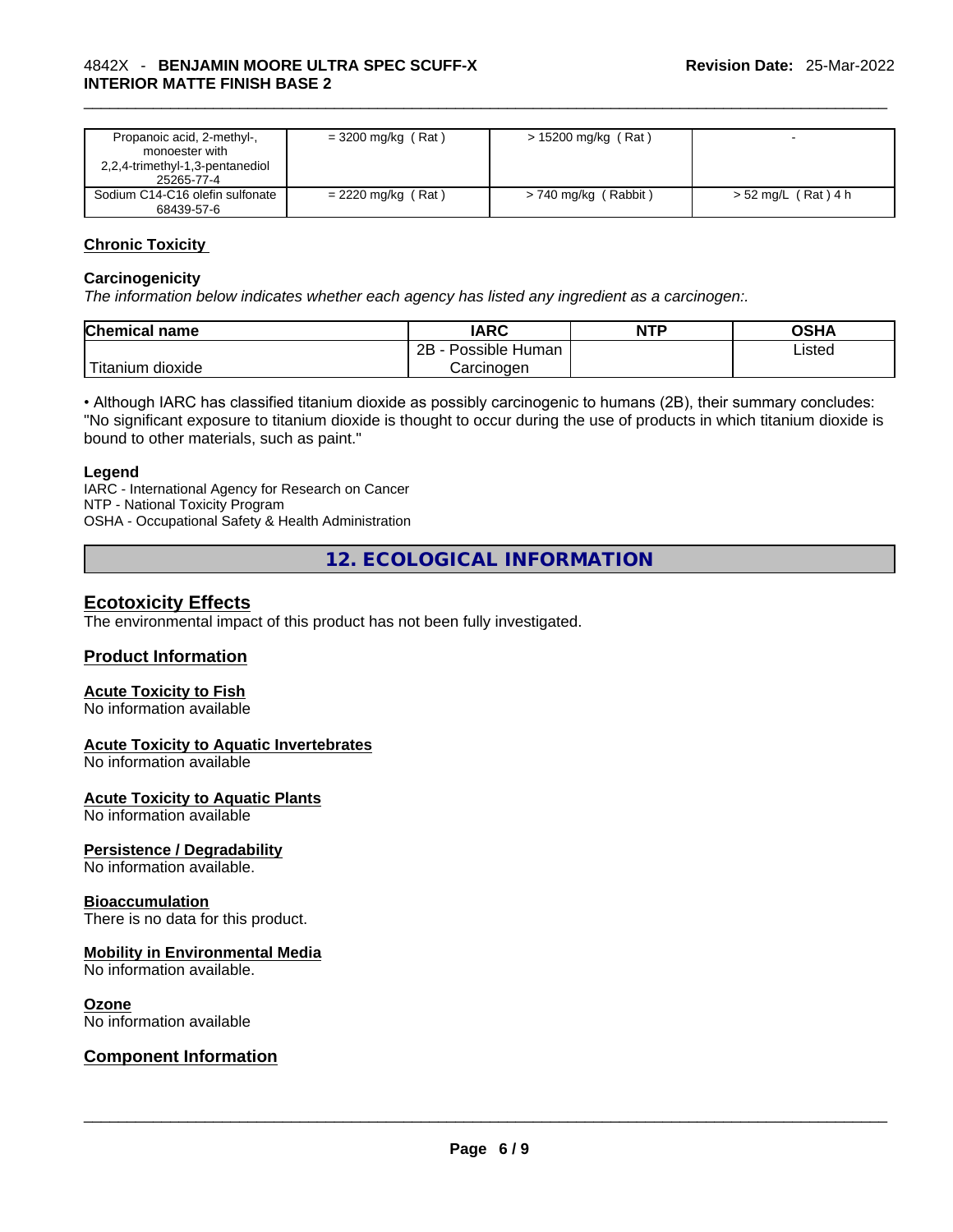### **Acute Toxicity to Fish**

#### Titanium dioxide

 $LCS0: > 1000$  mg/L (Fathead Minnow - 96 hr.)

#### **Acute Toxicity to Aquatic Invertebrates**

No information available

#### **Acute Toxicity to Aquatic Plants**

No information available

|                              | 13. DISPOSAL CONSIDERATIONS                                                                                                                                                                                               |
|------------------------------|---------------------------------------------------------------------------------------------------------------------------------------------------------------------------------------------------------------------------|
| <b>Waste Disposal Method</b> | Dispose of in accordance with federal, state, and local regulations. Local<br>requirements may vary, consult your sanitation department or state-designated<br>environmental protection agency for more disposal options. |
|                              | 14. TRANSPORT INFORMATION                                                                                                                                                                                                 |
| <b>DOT</b>                   | Not regulated                                                                                                                                                                                                             |
| <b>ICAO/IATA</b>             | Not regulated                                                                                                                                                                                                             |
| <b>IMDG/IMO</b>              | Not regulated                                                                                                                                                                                                             |
|                              | 15. REGULATORY INFORMATION                                                                                                                                                                                                |

# **International Inventories**

| <b>TSCA: United States</b> | Yes - All components are listed or exempt. |
|----------------------------|--------------------------------------------|
| <b>DSL: Canada</b>         | Yes - All components are listed or exempt. |

# **Federal Regulations**

| Nο             |  |
|----------------|--|
| No             |  |
| N <sub>0</sub> |  |
| No             |  |
| No             |  |
|                |  |

#### **SARA 313**

Section 313 of Title III of the Superfund Amendments and Reauthorization Act of 1986 (SARA). This product contains a chemical or chemicals which are subject to the reporting requirements of the Act and Title 40 of the Code of Federal Regulations, Part 372:

*None*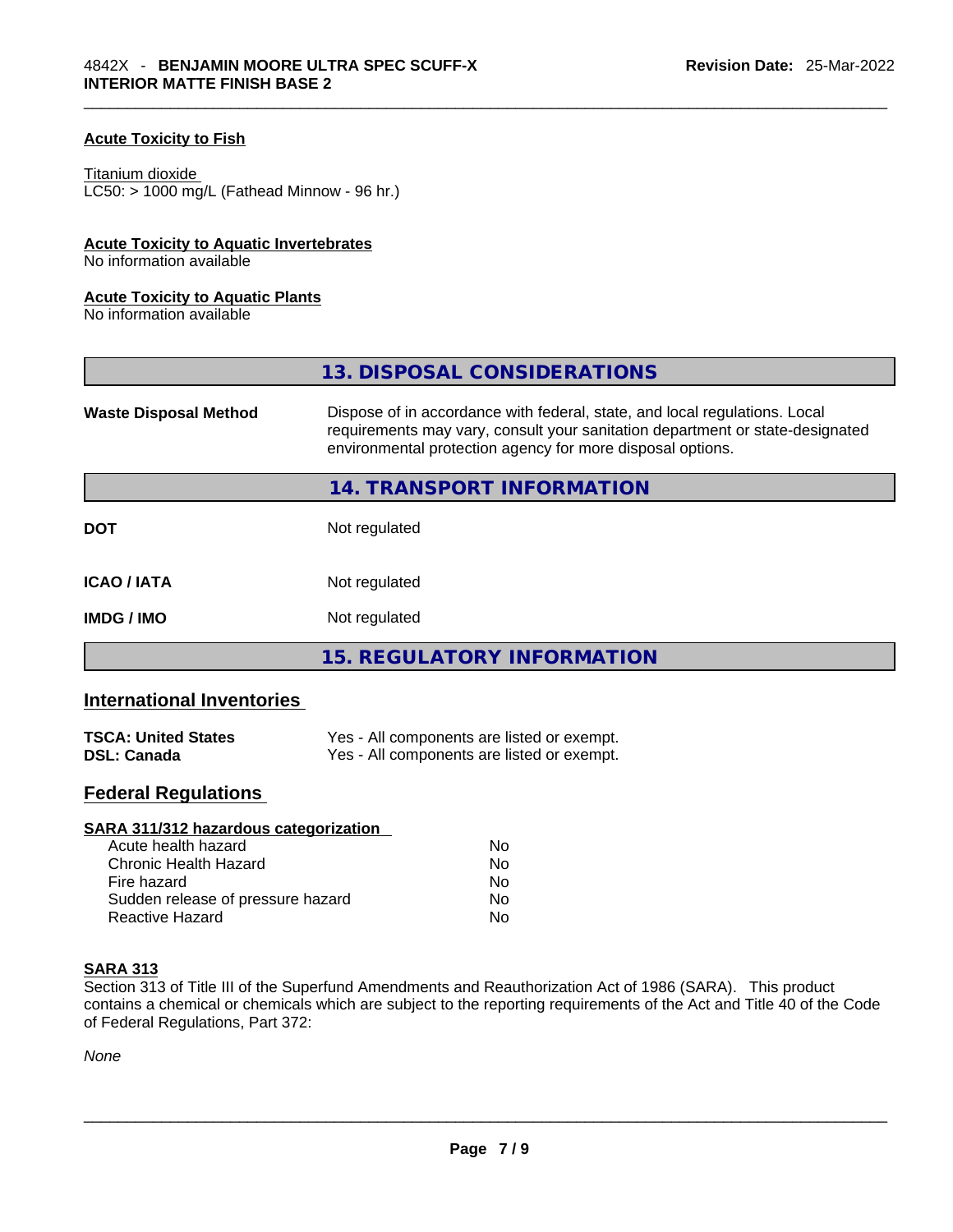## **Clean Air Act,Section 112 Hazardous Air Pollutants (HAPs) (see 40 CFR 61)**

This product contains the following HAPs:

*None*

# **US State Regulations**

#### **California Proposition 65**

**WARNING:** This product can expose you to chemicals including Titanium dioxide, which are known to the State of California to cause cancer, and Ethylene glycol which are known to the State of California to cause birth defects or other reproductive harm. For more information go to www.P65Warnings.ca.gov

#### **State Right-to-Know**

| $\sim$<br>$  -$<br>--<br><br>чанк              | Мô | lorcov<br>Nev | -----------<br>нс |
|------------------------------------------------|----|---------------|-------------------|
| $\overline{\phantom{a}}$<br>dioxide<br>ıtanıum |    |               |                   |

**Legend**

X - Listed

# **16. OTHER INFORMATION**

| HMIS                                                       | Health: 1 | <b>Flammability: 0</b> | <b>Reactivity: 0</b> | PPE: - |
|------------------------------------------------------------|-----------|------------------------|----------------------|--------|
| <b>HMIS Legend</b><br>$\bigcap$ . A distance of the second |           |                        |                      |        |

- 0 Minimal Hazard
- 1 Slight Hazard
- 2 Moderate Hazard
- 3 Serious Hazard
- 4 Severe Hazard
- **Chronic Hazard**
- X Consult your supervisor or S.O.P. for "Special" handling instructions.

Note: The PPE rating has intentionally been left blank. Choose appropriate PPE that will protect employees from the hazards the material will *present under the actual normal conditions of use.* 

*Caution: HMISÒ ratings are based on a 0-4 rating scale, with 0 representing minimal hazards or risks, and 4 representing significant hazards or risks. Although HMISÒ ratings are not required on MSDSs under 29 CFR 1910.1200, the preparer, has chosen to provide them. HMISÒ ratings are to be used only in conjunction with a fully implemented HMISÒ program by workers who have received appropriate HMISÒ training. HMISÒ is a registered trade and service mark of the NPCA. HMISÒ materials may be purchased exclusively from J. J. Keller (800) 327-6868.* 

 **WARNING!** If you scrape, sand, or remove old paint, you may release lead dust. LEAD IS TOXIC. EXPOSURE TO LEAD DUST CAN CAUSE SERIOUS ILLNESS, SUCH AS BRAIN DAMAGE, ESPECIALLY IN CHILDREN. PREGNANT WOMEN SHOULD ALSO AVOID EXPOSURE.Wear a NIOSH approved respirator to control lead exposure. Clean up carefully with a HEPA vacuum and a wet mop. Before you start, find out how to protect yourself and your family by contacting the National Lead Information Hotline at 1-800-424-LEAD or log on to www.epa.gov/lead.